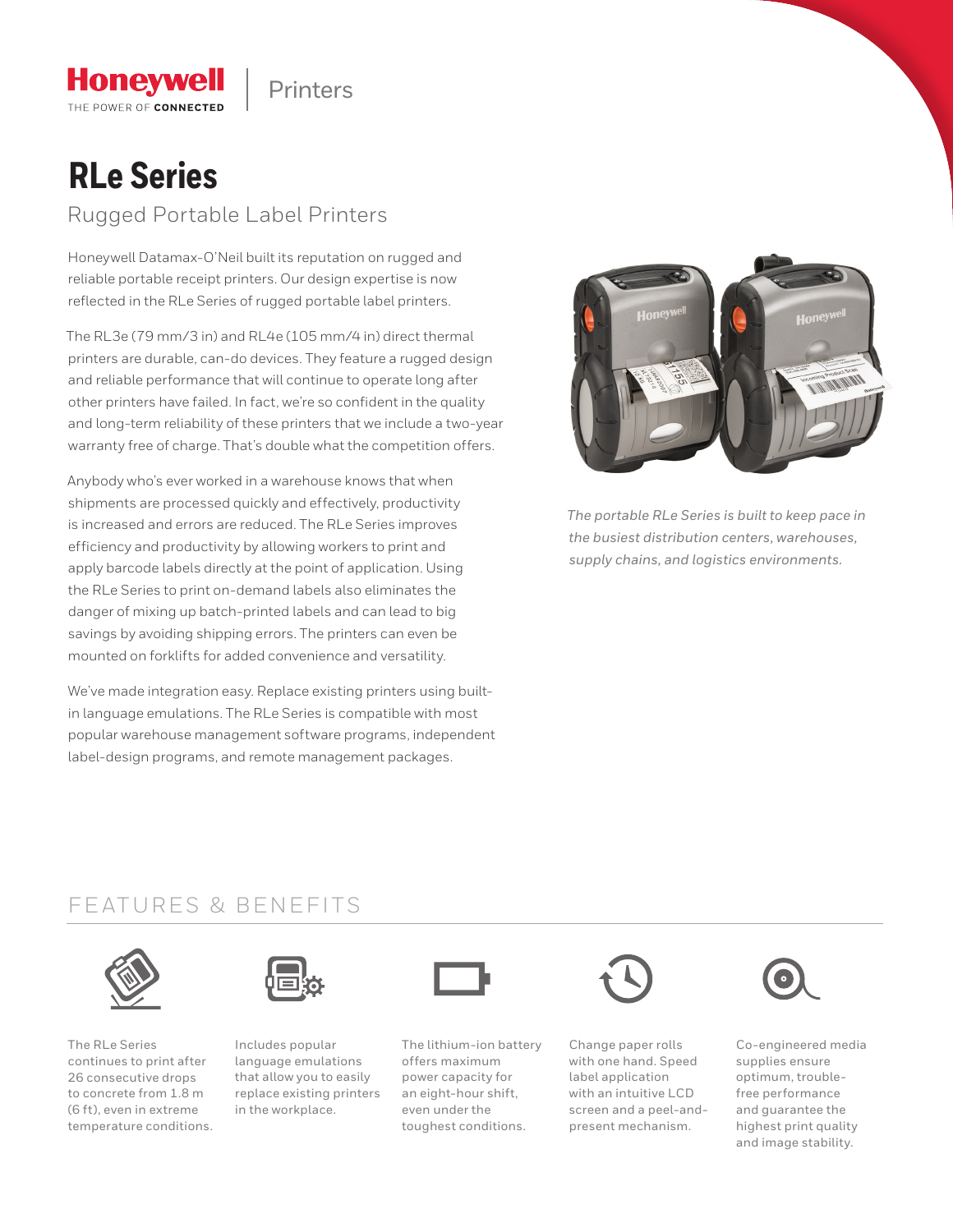# **RLe Series** Technical Specifications

#### MECHANICAL

#### **Dimensions (H x W x D):**

**RL3e:** 193 mm x 142 mm x 81 mm (7.6 in x 5.6 in x 3.2 in)

**RL4e:** 200 mm x 166 mm x 81 mm (7.9 in x 6.5 in x 3.2 in)

**Weight (Printer Only):**

**RL3e:** 0.88 kg (1.95 lb) **RL4e:** 0.98 kg (2.16 lb)

#### **Drop Specifications:** 1.8 m (6 ft)

**IP Rating:** IP54 (when used with the protective case) **User Interface:** 128 x 64 LCD display with white LED backlighting, four-button user interface

#### ENVIRONMENTAL

**Operating Temperature:** -20°C to 50°C (4°F to 122°F) **Storage Temperature:** -40°C to 60°C (40°F to 140°F) **Charging Temperature:** 5°C to 40°C (41°F to 104°F)

**Relative Humidity Range:** 10% to 90%, non-condensing

**ESD Protection:** 8 kV Air; 4 kV Contact

### PRINT TECHNOLOGY

**Printhead:** Direct thermal; 8 dots per mm (203 dots per in)

**Print Width:**

**RL3e:** 72 mm (2.8 in) **RL4e:** 105 mm (4.125 in)

**Print Mechanism Speed:** 102 mm per second (4 in per second)

*Speed rating under normal optimal operating conditions. Performance may vary based on temperature of operating environment and label file density.*

#### POWER SOURCE

**Battery:** 14.8V Lithium-ion, 33 W-h (2200 mAh) **DC Inputs:** External DC jack, 11–15V, built-in spike and surge protection with battery management **Recharging:** 4 – 6 hours

#### **Endurance:**

**RL4e:** Prints more than 320, 100 mm x 150 mm (4 in x 6 in) labels when operating 16 continuous hours on an 802.11 network

**RL3e:** Prints more than 850, 76 mm x 152 mm (3 in x 1 in) labels when operating for 28 consecutive hours on an 802.11 network

**Memory:** 64 MB RAM/128 MB Flash

#### **COMMUNICATION**

**Serial:** RS-232, up to 460.8 Kbps **USB:** 2.0 (full speed)

**Bluetooth®:** Bluetooth 2.1 dual radio mode; serial port profile, security modes 1-4, encryption 1-3e

#### **802.11 a/b/g/n Option:**

**Network standard:** IEEE 802.11 a/b/g/n and Bluetooth with dual radio mode

**Wireless access modes:** infrastructure and ad-hoc

#### **Security Protocols:**

| <b>DETAILS</b>             | <b>WFP</b>                                            | <b>WPA</b> | WPA <sub>2</sub> |
|----------------------------|-------------------------------------------------------|------------|------------------|
| MODES                      | PSK/Enterprise                                        |            |                  |
| SECURITY/ENCRYPTION 64/128 |                                                       | TKIP/RC4   | <b>CCMP/AFS</b>  |
| AUTHENTICATION             | LEAP. EAP-PEAP. EAP-FAST. EAP-TTLS.<br>EAP-LEAP. IPV4 |            |                  |

**Internet Protocols Supported:** UDP/TCP, DHCP BootP, FTP, FTPS, SFTP, TFTP, Telnet, LDP, SNMP; remote and Auto Update features supported; 802.11i

#### **MEDIA**

*For optimum print quality and printer performance, use certified Honeywell media.*

#### **Media Width:**

**RL3e:** 26 mm to 79 mm (1 in to 3.125 in)

**RL4e:** 51 mm to 105 mm (2 in to 4.12 in)

**Media Type:** Linered and linerless\* labels with black mark or gap sensing; external fanfold or roll supply **Maximum Roll Capacity:** 67 mm (2.65 in) O.D.; 19

mm (0.75 in) I.D. core

**Media Thickness:** 2 mil to 6.5 mil

*\* For use in RLe Series printers equipped with linerless option only.* 

#### AGENCY APPROVAL

*Contact your Honeywell sales representative for the most recent list of agency approvals.* 

FCC 15 Class B, EN55022 Class B, EN55024, IEC 60950-1 2nd Edition, EAC – Customs Union, CCC, SRRC

**Safety:** UL/cUL, CE

#### BARCODES/FONTS/GRAPHICS

**Scalable Fonts:** CG Triumvirate Bold Condensed, CG Triumvirate, and CG Times with Cyrillic, Greek, Arabic, and Hebrew character support from Monotype Imaging

**Standard Fonts:** 5.5CPI, 7.2CPI, 10.2CPI, 10.7CPI, 18.5CPI, 20.4CPI, 22.6CPI, 34.0CPI, OCR-A, OCR-B (additional fonts available)

**Downloadable Font Types:** TrueType, Bitmap

**Character Sets:** Unicode/UTF8 support: 50 international symbol sets, Big 5, JIS and Shift JIS, and more

**Optional Characters:** Arabic, Greek, Hebrew, Unicode subset including Latin; Asian (including Big 5, Simplified Chinese, Kanji, Hangul, and Shift JIS); additional international characters available

#### **Barcodes:**

**Linear:** Codabar, Code 3 of 9, Code 93, Code 128, EAN-8, EAN13, Interleaved 2 of 5, HIBC, PLESSEY, MSI/Plessey, UCC/EAN-128, UPC-A, UPC-E, UPC 2 and 5 digit addendums, Postnet, Telepen, UPS MaxiCode, FIM, USD-8

**2D Symbologies:** PDF417, Aztec, QR Code, GS1, Datamatrix, TLC39, MicroPDF417

**Graphics:** Supports storage of graphics/logos in Flash memory and transient "print once" graphics